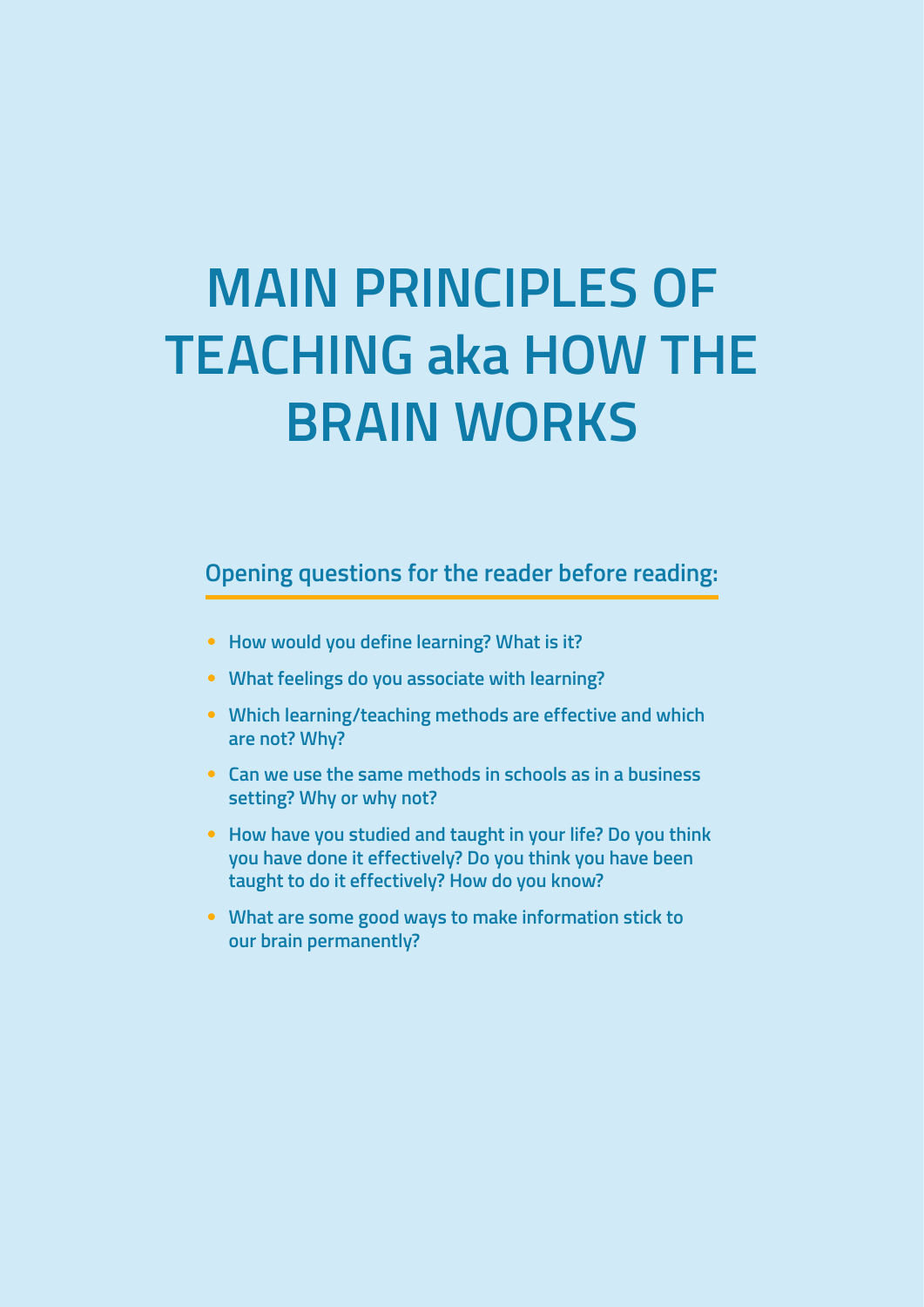This chapter is largely based on the work done by many educational psychologists, see references in the footnote<sup>1</sup>,<sup>2</sup> *,*

Our brain is a wonderful organ – one of it's amazing characteristics is its [neuroplasticity](https://www.youtube.com/watch?v=ELpfYCZa87g). This means that we can actually change our brains by learning new things. But there are also many illusions about how effective learning happens. This means our intuition about learning is not always telling the truth.

# **WHEN DOES LEARNING HAPPEN?**

**From the list below which conditions/activities do you think are vital for learning, which are nice to have but not necessary, and which are not helpful and why?**

- Giving rewards (grades, bonuses, free days from school/work…)
- Making mistakes
- Learners being out of their comfort zone
- Giving safe space
- Only theory
- Only practice (solving a problem)
- Theory first, then practice (solving a problem)
- Practice first (solving a problem), then theory
- The topic is relevant to the learner, they see the benefit and connection with their work
- Gamification, edutainment
- Making sure the tasks are not too difficult
- Making sure the tasks are not too easy
- Lots of visual and video support
- Making jokes during the lesson
- Strict rules set by the educator
- Free flow of discussion
- Structure and rules given by the educator in the beginning of the lesson
- Using majority of the lesson just to discuss with learners, with little time to present the theory and slides

**Make your choices, some of them are indeed quite tricky and can depend on several things. See if you get the answers from the rest of the text.**

<sup>1</sup> Bjork, R. A., Dunlosky, J., & Kornell, N. (2013). Self-regulated learning: Beliefs, techniques, and illusions. *Annual review of psychology,* 64, 417-444.

<sup>2</sup> Brown, P. C., Roediger III, H. L., & McDaniel, M. A. (2014). *Make it stick.*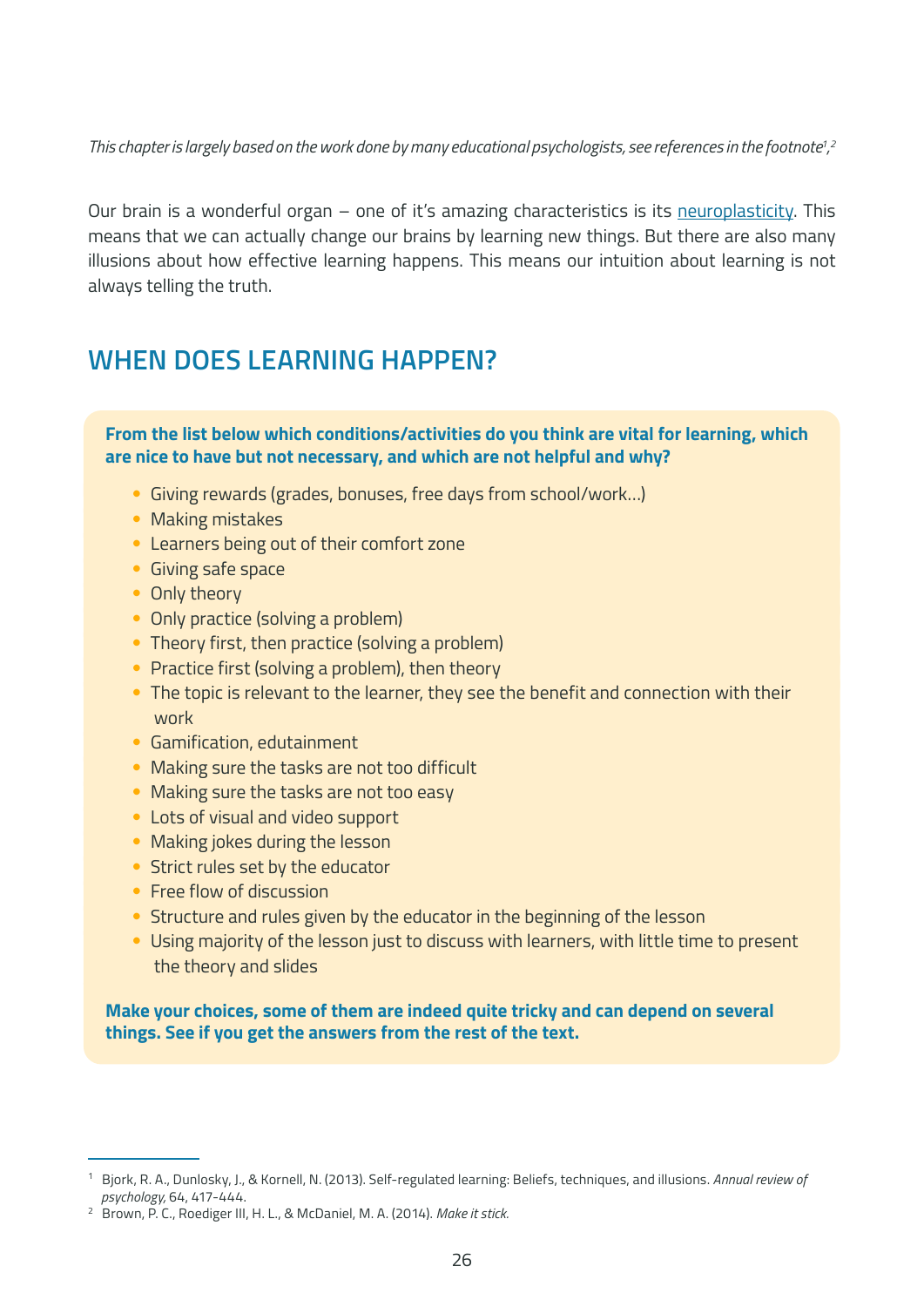# **Should learning be easy and fun?**

There is so much focus on games and entertainment in education nowadays, making us believe this is how learning should be. Learning can be fun, but this should not be the only aim. The true feeling of learning something new is in fact the feeling of **being confused, feeling stuck, not being sure what to do, and putting in effort to get your head around the material or solving the problem** – this is the starting point of learning! When things come too easily for us, it means we are not really learning – maybe we are doing things we already know how to do; or maybe we get the concept too superficially or have "beginner's luck". Learning means effort for the brain – new connections (synapses) are formed between neurons and some connections can be changed, and that does not come easily. We can imagine that learning is like building new roads between places where there were no roads before – it's a lot of work! And in the same way, making this newly acquired knowledge permanent in the brain means that these roads need to be used again and again (retrieving/recalling the knowledge time after time).

If we only focus on the games, jokes and flashy visuals, without thinking through how they serve the purpose of your lesson, and without asking, who does the deep and thorough thinking, learners or educator, then they may simply be a distraction and can create an illusion for you as an educator, because you might mistake the learners' enjoyment of the session for learning.

There is a quite famous graph about the comfort, stretch and panic zone, which shows in what state learning happens:



**Mental effort**

Source: Karl Rohnke; Yerkes-Dodson Law

At the same time it's also important to remember that a stressed brain cannot learn anything, especially complex stuff, as it goes into survival mode and the part of the brain which supports the complex thinking, switches off. $3$  This means that there must be a sense of emotional security and comfort in the learning setting, while creating mental effort and stretching.

<sup>&</sup>lt;sup>3</sup> Hohnen, B., & Murphy, T. (2016). The optimum context for learning; drawing on neuroscience to inform best practice in the classroom. *Educational & Child Psychology*, 33(1), 75-90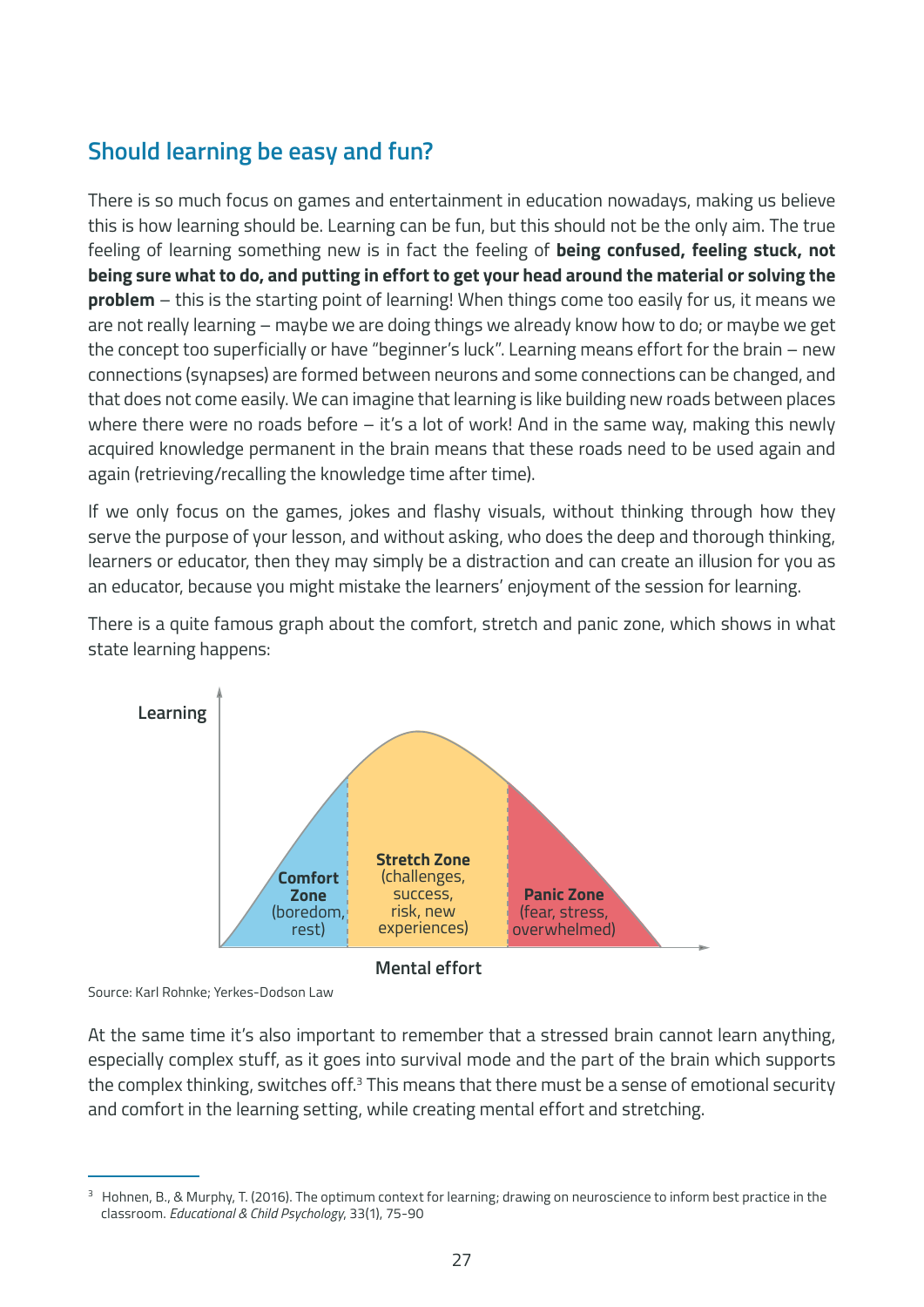#### Learning needs:



- ∙ **Mental stretching** (thinking)
	- Tasks that make you think just hard enough, when answers don't come right away
- ∙ **Emotional comfort** (feeling)
	- Not fearing the teacher or fellow-students, feeling it's ok to make mistakes

# **How do we create mental effort?**

Mental effort can most easily be created by having to solve a problem. There are many different ways how problem-solving can be structured in a lesson.

#### **We offer here two different approaches:**

- **1. Direct instruction design** learners are first presented with the instructions and then given a problem to solve. This is often the traditional way we are being taught.
- **2. Productive failure design** (with delayed instruction) learners are first asked to solve a problem without giving them instructions how to solve it. After trying, activating what they already know, experimenting and perhaps failing once or several times, the instructions are introduced, discussed and reflected upon.

#### **Which one is more effective?**

As stated above the learners have to struggle a bit before they are presented with the answers and right ways to solve the problem. They have to:

- First **realise themselves** that they don't know how to solve the problem,
- Acknowledge that they are missing this knowledge/skill and
- Understand that they want to get this new information to be able to solve the problem better.

So the productive failure design<sup>4</sup> is more effective. This is one example of what is called a **desirable difficulty** – something learners can overcome through increased effort, and what will be helpful to master that specific skill or knowledge.<sup>5</sup> Desirable difficulty is the effort we need in the learning situation.

<sup>4</sup> Jacobson, M. J., Markauskaite, L., Portolese, A., Kapur, M., Lai, P. K., & Roberts, G. (2017). Designs for learning about climate change as a complex system. *Learning and instruction*, 52, 1-14.

<sup>5</sup> Brown, P. C., Roediger III, H. L., & McDaniel, M. A. (2014). *Make it stick.*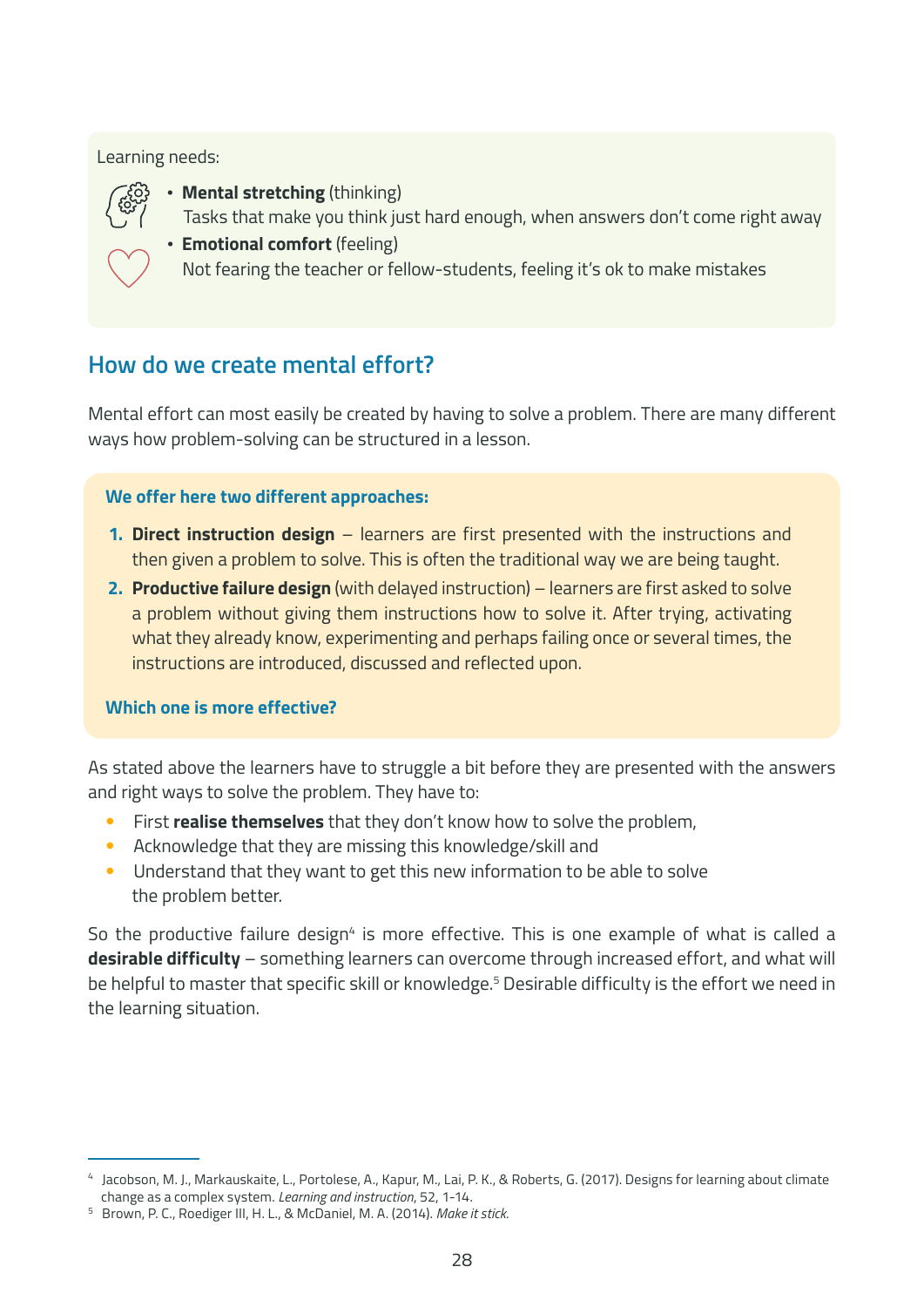# **Why are mistakes important?**

First of all, it's important to recognise that we as humans are often (a)shamed of our mistakes, because we think it's considered a weakness. Unfortunately, this is often transmitted into learning-teaching situations as well. You can simply think of yourself the last time you made a mistake and how it made you feel.

But mistakes are one of the most valuable [tools of learning](https://www.youtube.com/watch?v=WtKJrB5rOKs) - the moment of analysing and processing the mistakes is the moment when we actually learn the most. Mistakes are where we get feedback on what works and what doesn't and where we need to practice more. In fact learning cannot happen without trial and error. Nobody can know the right answer right away; most of the world's complexity we cannot figure out ourselves anyway. Shaming or hiding mistakes can actually lead to only shallow learning, misconceptions and all other troubles. Instead we should welcome mistakes as gifts of useful information – both our learners' and our own mistakes.

But most important to remember is that the **mistakes need to be reflected upon**, analysed, processed, studied – only then will the mistake be repaired and deep learning occurs.

# **MEMORY**

Getting things to stick in our memory is a big part of learning. And obviously we want the zero waste knowledge to stay in our learners' memory for a longer time, not just for a week. In order to do that, we need to know how lasting memory traces are created.

#### **Consider this real life story:**

*"I wanted to teach about the environmental impacts of food. I showed the students images of 2 food items: beef and avocado and asked which has a bigger impact and why. Most of them said avocado, because it comes from far away and has a big impact from transport. I then showed them a graph, which illustrates how small the impact from transport is (6%) and that the main impact* 



*comes from how the food is farmed (land use, use of pesticides etc). Everybody looked surprised and it felt like a good wow-moment for me.*

*A month later, when I asked them to assess the environmental impact of different food items and how to lower that, many of them still focused on transport and even after showing the graph again, they still needed several questions/nudges from me to think about the land use impact."*

**What does it tell us about memory and how learning happens? What could the educator have done differently?**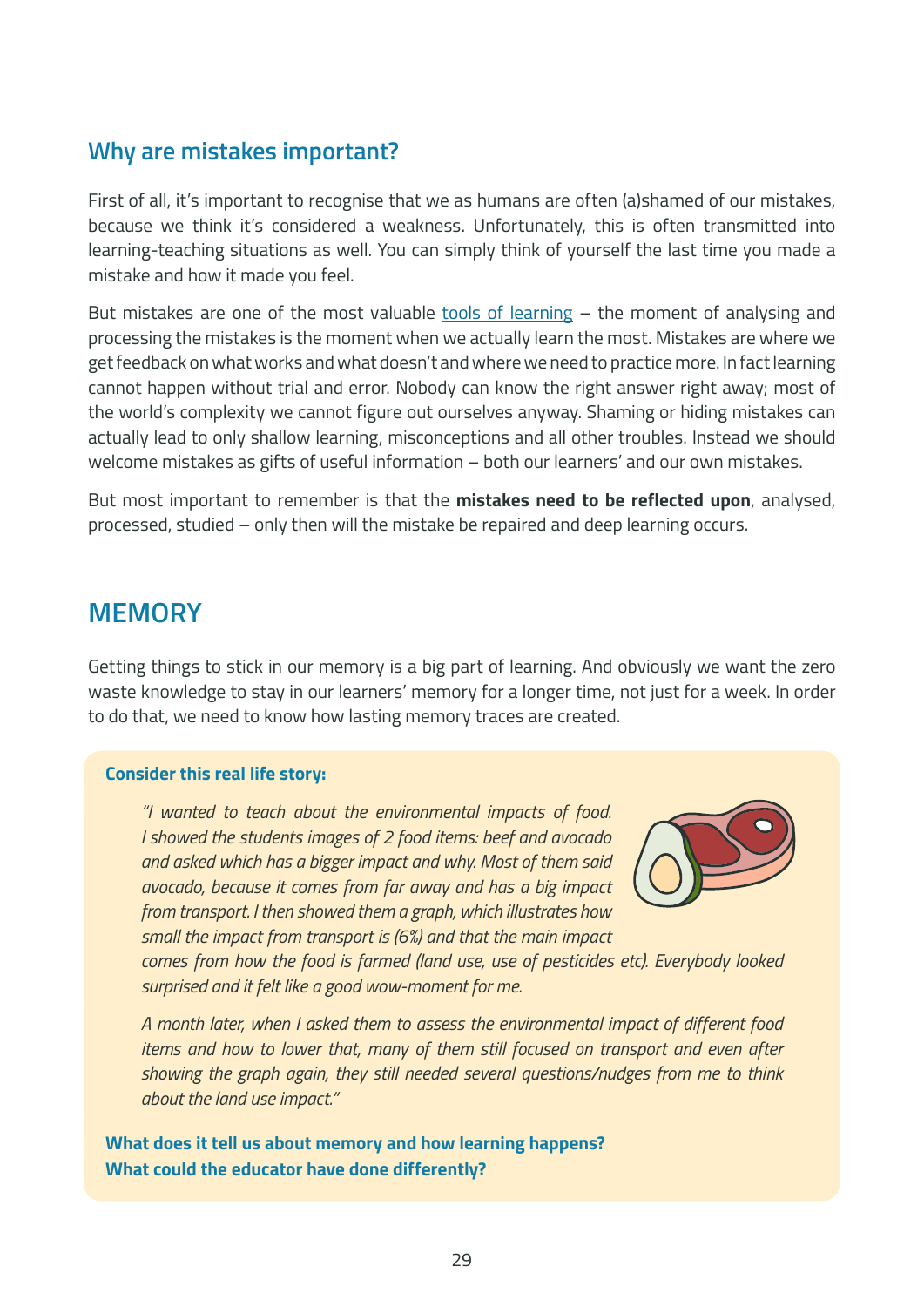First of all, the brain is not a voice recorder or camera that stores all the information that it hears or sees. Instead, it is a living and constantly changing network of interacting neurons that represent the memories we have. Our brains pick up information from everywhere, and each of us has a unique set of knowledge, opinions and understandings collected into our minds. And the way new information can find its way to our memory is when we attach it to already existing bits of information – our pre-knowledge. **We only remember things that we have been able to connect to with something already in our memory.** And we store this new information in terms of its meaning to us, as defined by its relationships and semantic associations to pre-knowledge.<sup>6</sup>

A comparison could be networks between people. How do you form new friendships? How do people find themselves into your network of friends? There is usually something that connects that person with you that makes it worth building a longer and stronger bond. It is similar to new knowledge finding its place in our brains.

A good knowledge or skill is described as (and what we want zero waste knowledge/skills to be):7

**Durable** – remembering things also months or years after last using the knowledge. **Flexible** – being able to put the knowledge into different contexts, being able to see the same mechanisms and principles in new situations and applying them there.

The process of creating a knowledge or skill happens roughly in three stages:<sup>8</sup>

- **1. Encoding** connecting the info with existing knowledge in the learner's brain, making it meaningful for the learner – this should happen during the learning activity, so there should be time for that (meaning we cannot fill our sessions only with our own talk and presentations).
- **2. Consolidating** securing the new information in the learner's brain. This can happen after the learning activity, where learners can fully connect the new info with their pre-knowledge, organise those connections, fill in the blanks – but this means the learner will actively think about the content of the lesson after it has finished.
- **3. Retrieval** this should happen after there has been time to forget the lesson. Retrieval is essentially training the memory trace to that information – the more times (with forgetting breaks in between) we retrieve the information, the stronger the memory trace becomes. Reflection is also a form of retrieval.



#### **What does this mean to us as educators? What does it mean to learners? What do we need to include into our teaching?**

<sup>6</sup> Bjork, R. A., Dunlosky, J., & Kornell, N. (2013). Self-regulated learning: Beliefs, techniques, and illusions. *Annual review of psychology*, *64*, 417-444

<sup>7</sup> Soderstrom, N. C., & Bjork, R. A. (2015). Learning versus performance: An integrative review. *Perspectives on Psychological Science*, 10(2), 176-199.

<sup>8</sup> Brown, P. C., Roediger III, H. L., & McDaniel, M. A. (2014). Make it stick..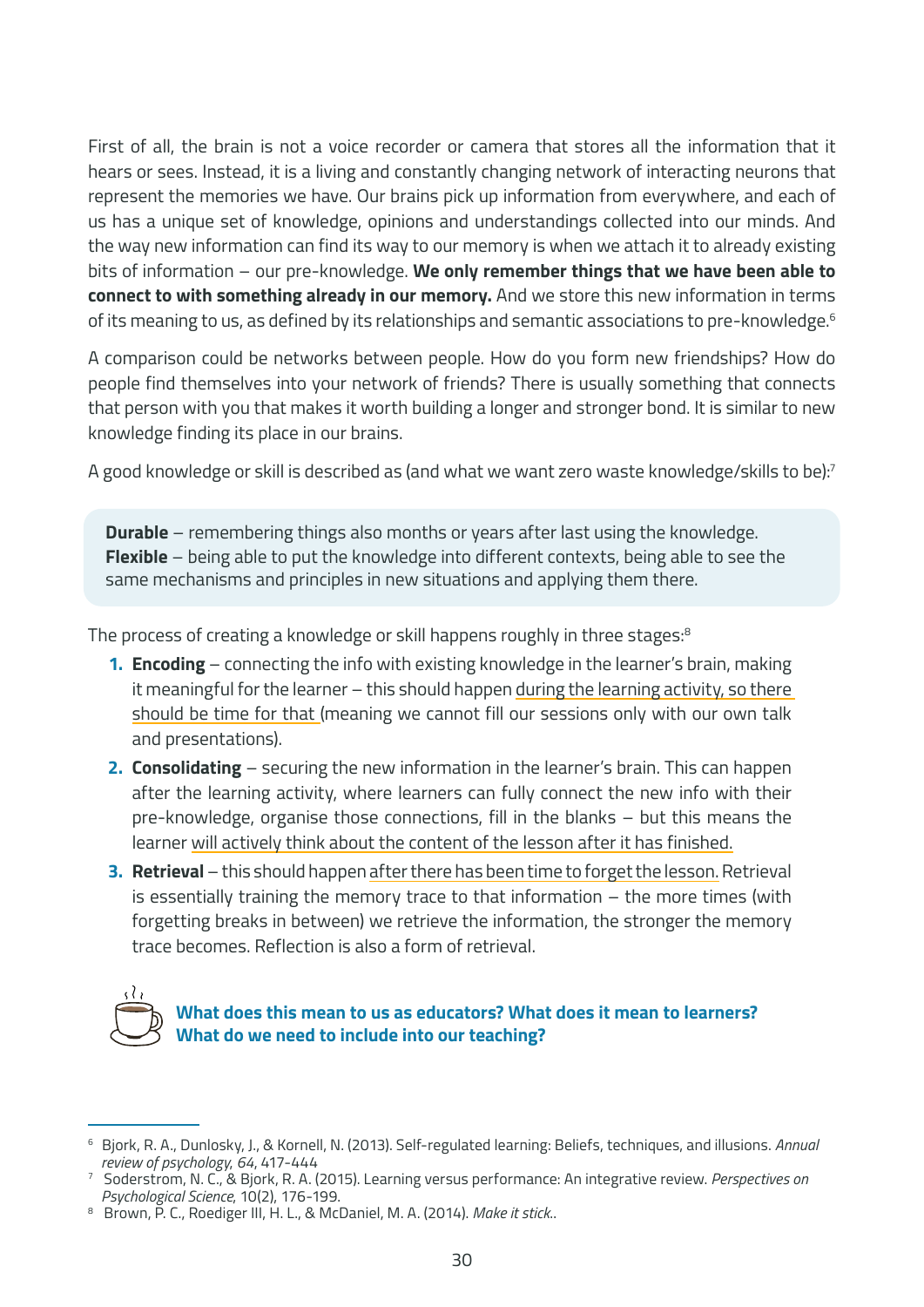#### **Choose which retrieval strategies you think are the most effective:**

- Massed practice practicing for long hours
- Self-testing trying to retrieve information from memory
- Interleaved practice mixing up, changing between learning different topics and subjects
- Rereading
- Rewriting making verbatim notes based on materials
- Conceptual mapping making mind maps from the main ideas
- Testing (without grading)
- Rephrasing information in your own words
- Spaced, distributed practice learning the same thing with pauses
- Variability of practice learning the same concept in different contexts/situations
- Highlighting important parts of the material
- Relating the material with own experience or other subjects/topics
- Elaborative interrogation asking yourself, how things work and then answering (more about what it is can be read from this [blog post\)](https://www.learningscientists.org/blog/2016/7/7-1)

For answers, you can check out this [TED talk](https://www.ted.com/talks/elizabeth_bjork_robert_bjork_how_to_study_to_maximize_performance) and check our list at the end of this chapter.

# **Why is forgetting and retrieving important?**

In real life situations we don't know when we might need the learned information. A pilot will never know when they need to cope with a failing engine and emergency workers will not know what kind of aid they will need to give on a particular day. But that knowledge and skill has to be ready for use, even when it hasn't been used since finishing the training. It means we need to practice retrieving it. And we can only retrieve what we have (somewhat) forgotten.

The more we need to put in effort to retrieve (or relearn) something, the better we learn it. The more you've forgotten about a topic, the more effective relearning will be in shaping your permanent knowledge.9

# **LAST NOTE: TEACHING ABOUT LEARNING**

Several things in this chapter might be different from what we are used to in teaching-training situations, meaning that many people have illusions about how learning should happen and they are often expecting something quite classical from training sessions. So when we start to put into practice different methods given in this chapter, it might make our learners (or clients who have paid for the training) grumpy and unhappy. And that's not the kind of confusion we want to have in our sessions.

<sup>9</sup> Brown, P. C., Roediger III, H. L., & McDaniel, M. A. (2014). *Make it stick*.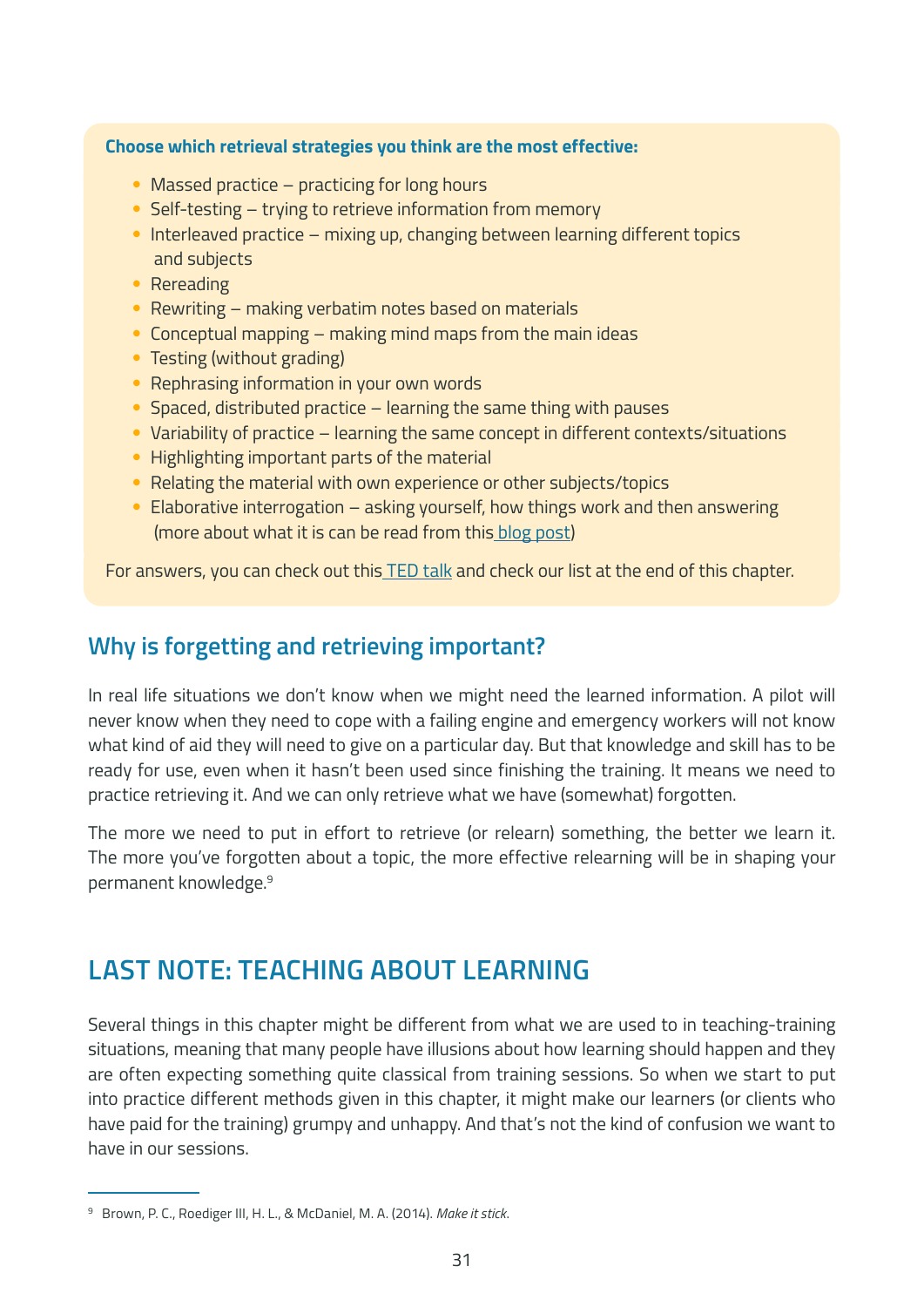This means that parallel to teaching people zero waste, **we also need to explicitly explain what effective learning means**, so that people would be more open to participate. It can be as simple as asking in the beginning of your session what learners themselves think how they could learn best in your session and even giving them a short list of options to choose from. For example:

- **A.** Listening to a lecture
- **B.** Listening to a lecture and making notes
- **C.** Discussion on questions connected to the topic
- **D.** Solving practical cases connected to the topic

This small exercise can be followed by a short intro how the session is built up and how it supports learning best.

# **SUMMARY**

There are many things we need to take into account when planning and facilitating learning. It can be quite overwhelming when our own experience of learning has been often quite the opposite. So here's a small check-list to keep in mind:

# **Main things that need to be present in order for learning to happen**

- **1.** Learner's brain is active only reading or listening is not enough!
- **2.** Learner's thinking is made visible there is interaction with the educator and between the learners.
- **3.** Learner constructs new knowledge themselves solves a problem, proposes solutions and predictions.
- **4.** There are tasks where learner makes mistakes, so s/he can analyse them.
- **5.** The tasks require effort in the brain new connections are starting to form in the brain.
- **6.** Learner gets feedback on their work and tasks from the educator mistakes are reflected upon and corrected.
- **7.** There is no emotional stress, tension or anxiety brain can focus on learning.

**The one who thinks and speaks (constructs knowledge) the most, learns the most. Should it be the educator or the learner? :)**

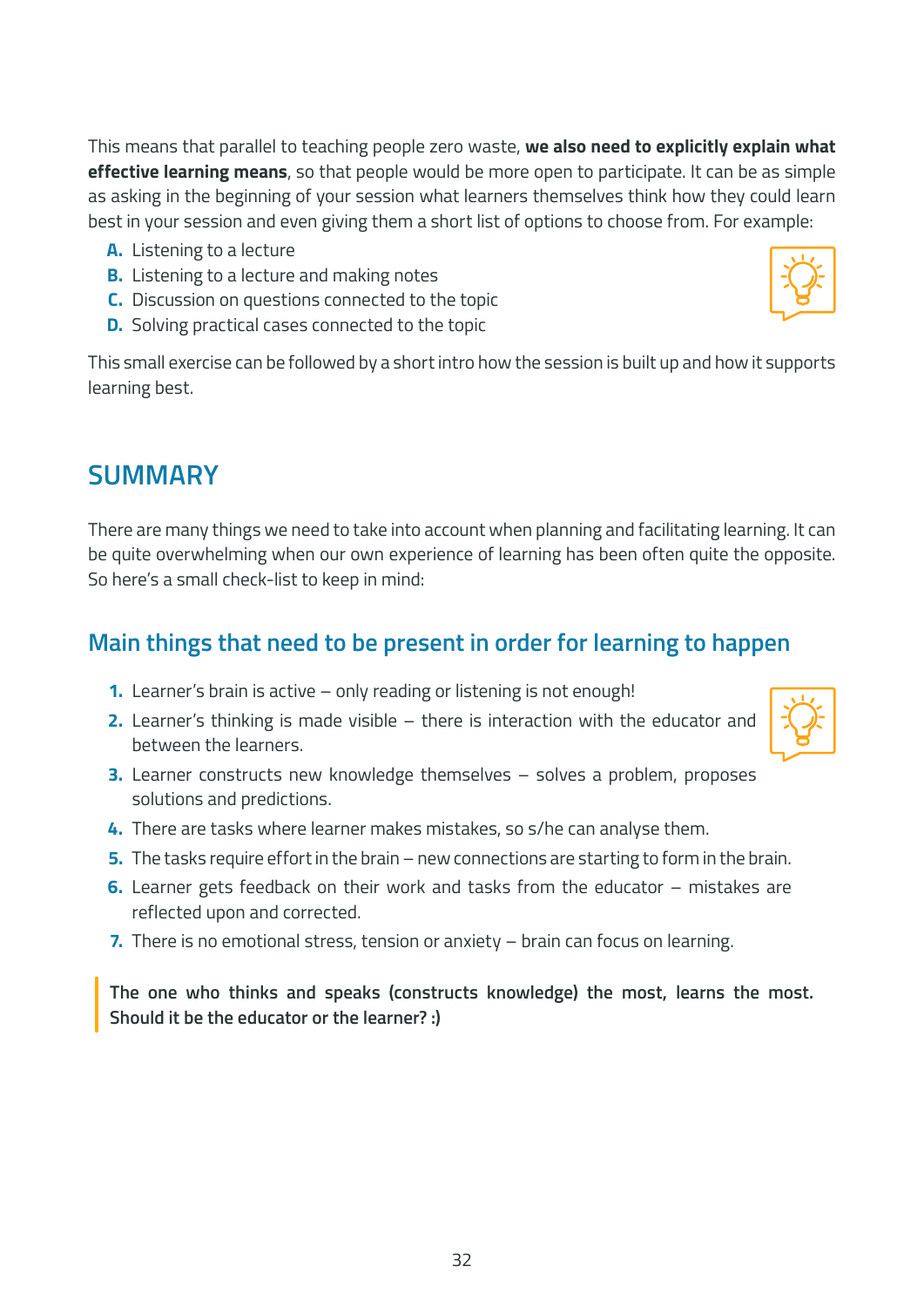# **Here are few of our practical tips for teaching zero waste and circular economy:**

• Try to get as much info as possible about learners' understanding of the topic beforehand. Ideally it would be before the learning session, but you can also use the first part of your session asking what they know of the topic already or let them solve a problem connected to the topic. Then you can see where they lack knowledge and skills and adjust your session to their level of expertise.



- Don't show the Zero Waste Hierarchy or circular economy "butterfly" (or any other scheme, graph of a complicated system) – ask people to first draw it themselves or give pieces of the graph that they need to put together themselves – this way they are constructing the knowledge themselves. Afterwards you can show the official version and ask them to find differences and similarities with their versions. Same can be done for asking people to define the terms (circular economy, reuse, recycle…) themselves, before presenting the official terms. It's often that people think they know what these things are, but once they are asked to talk about them, they can realise they don't know it that well after all.
- Present them first with a problem: what would be the best management option for biowaste? How to improve recycling rates? Let them come up with their ideas and solutions, then discuss it with them, ask additional questions and only then show your solutions.
- Wait before giving your answers or solutions. First ask them questions that make them think about different aspects of their proposal and that finally could lead to your solution. Ideal would be if they can reach the same solution that you as an expert would propose, themselves. A well-phrased question always teaches better than a well-phrased expert answer.
- A practical way to delay your expert answers is to add an extra empty slide in your presentation. Copy your original slide with information and then delete the main content, just leaving the title/main question. Ask the learners what they think should be there? After their ideas and discussion show your original slide with your thoughts.

#### **Can you think of any other good examples? Let us know if you do :)**

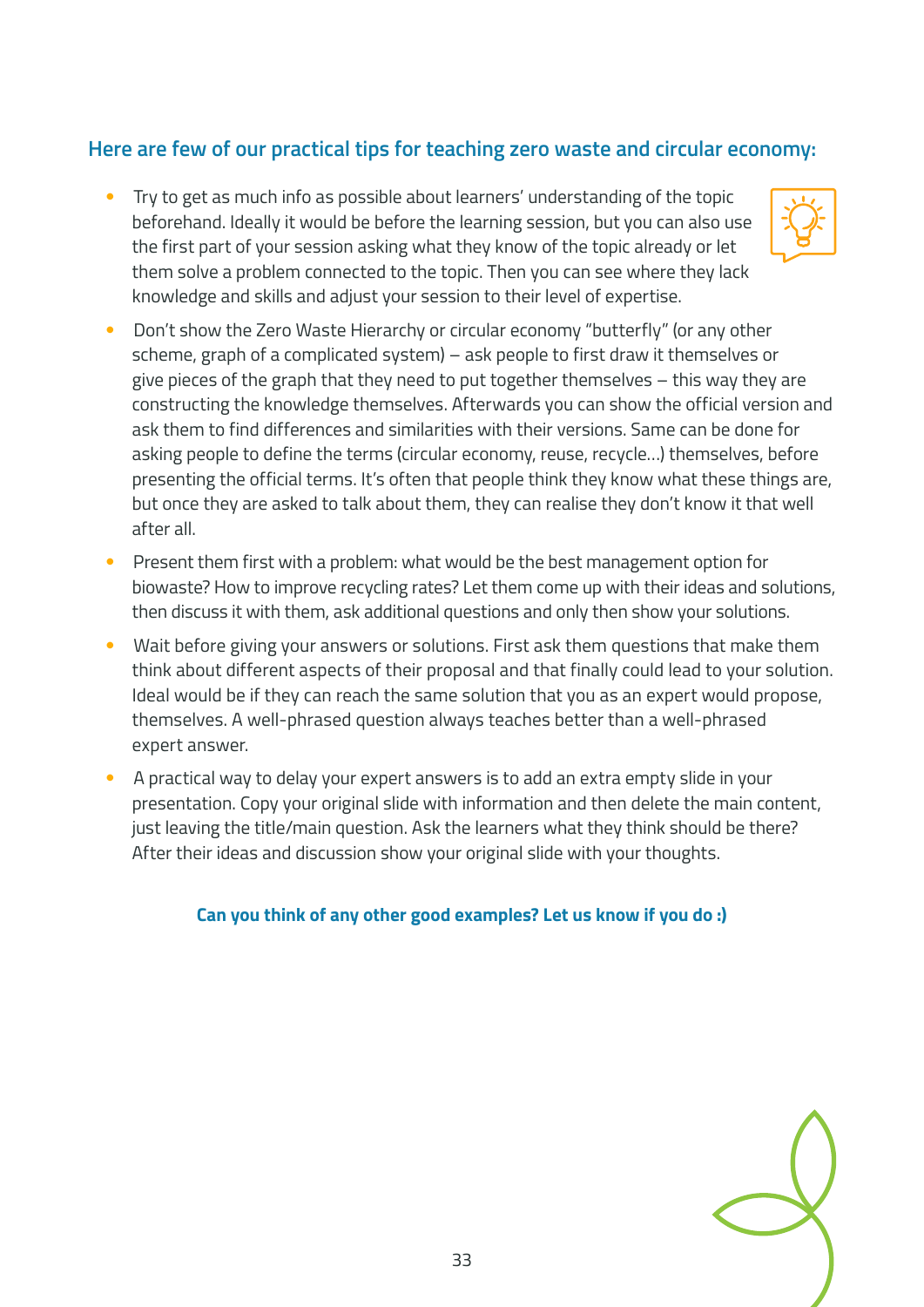# <sup>10</sup> Soderstrom, N. C., & Bjork, R. A. (2015). Learning versus performance: An integrative review. *Perspectives on Psychological Science,* 10(2), 176-199.

# **Here's the list of the retrieval practices grouped based on their effectiveness.10**

## **Useful practices and why?**

Useful practices are:

- Self-testing, retrieval practice
- Interleaved practice
- Spaced, distributed practice
- Variability of practice
- Rephrasing with your own words (but preferably after a pause; actually it is more a consolidation strategy)
- Relating the material with own experience or other subject/topics
- Elaborative interrogation

These practices are effective because they demand effort and an active reconstruction of the learned material. They assume activation of the material – information is to be retrieved from long-term memory, almost like giving the brain the signal that this information may be needed also in the future. They may be more effective when done in written form, because we are more precise in our words then and it's easier to notice if some information is still vague or unclear.

## **Not so useful practices and why?**

Not so useful practices are:

- Massed practice, practicing for a long time
- Rereading
- **Rewriting**

They are not very useful, because they demand little effort, and tend to create the illusion of knowing/mastering the material, as it keeps circulating between our short term memory and our active processing "workspace" (which is called working memory, which is actually not a space, but a process). As the material is not retrieved, that is, activated from the long-term memory, the brain does not learn how to find this information from memory.

# **So-so usefulness and why?**

So-so practices are:

- Conceptual mapping could be useful as encoding strategy, which is done quite often in the beginning of learning;
- Highlighting important parts of the material demands little effort, creates the illusion of learning; can be useful for sophisticated learners or short-time learning goals though.







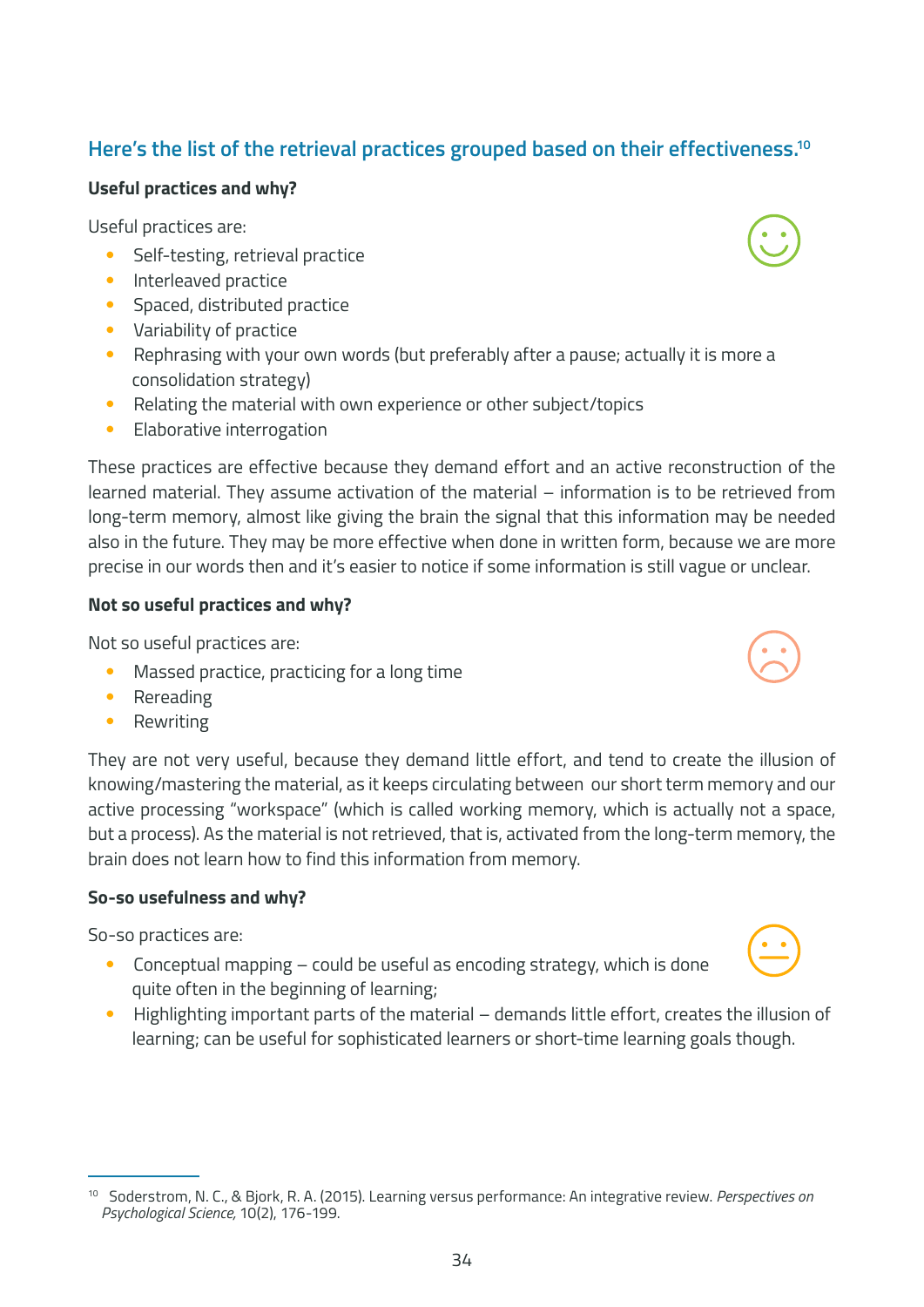# **FREQUENTLY ASKED QUESTIONS**

Before reading the answers, think for yourself: **how would you answer them?**

- **1.** But I've heard everyone is prone to one learning style (auditive, visual, reading/writing, kinesthetic), shouldn't we take that into account when designing teaching activities?
- **2.** I feel I'm learning better when focusing on the topic for hours and studying it all day (called massed practice). Can it be different for different people?
- **3.** What methods are best to teach different age groups and use in different settings (business meeting, volunteer training etc)?
- **4.** It seems this way of approaching teaching takes much more time. Sometimes we are asked to get a specific topic across, which also requires actually giving quite a lot of info from our side (like explaining reuse policies or separate collection). How can we accommodate all this into the short time we are given?
- **5.** Do images and visuals help people learn faster and remember longer the topics we are teaching?

#### **1. But I've heard everyone is prone to one learning style (auditive, visual, reading/writing, kinesthetic), shouldn't we take that into account when designing teaching activities?**

Learning styles is a very common learning myth. This means we can have our preferences on how we like to learn, but it doesn't mean we learn more effectively like this. The best summary of this topic is a [TED talk by Tesia Marshik.](https://www.youtube.com/watch?v=855Now8h5Rs)

#### **2. I feel I'm learning better when focusing on the topic for hours and studying it all day (called massed practice). Can it be different for different people?**

This is also a common learning illusion that we have. The brain and memory work more or less the same way for everybody, it's like the lungs function the same way for everybody. The information starts to feel familiar and clear, because it keeps circulating between our working memory and our short term memory. What we actually want is for this knowledge to stay in our long term memory also perhaps in critical moments in a few years from now, when we haven't used it for some time. This means that we need to practice forgetting and recalling it again. This means learning should also incorporate this pattern and it's better to learn in shorter periods of time, with breaks in between (called spaced practice), where we are doing other things, so that we can forget it for a while.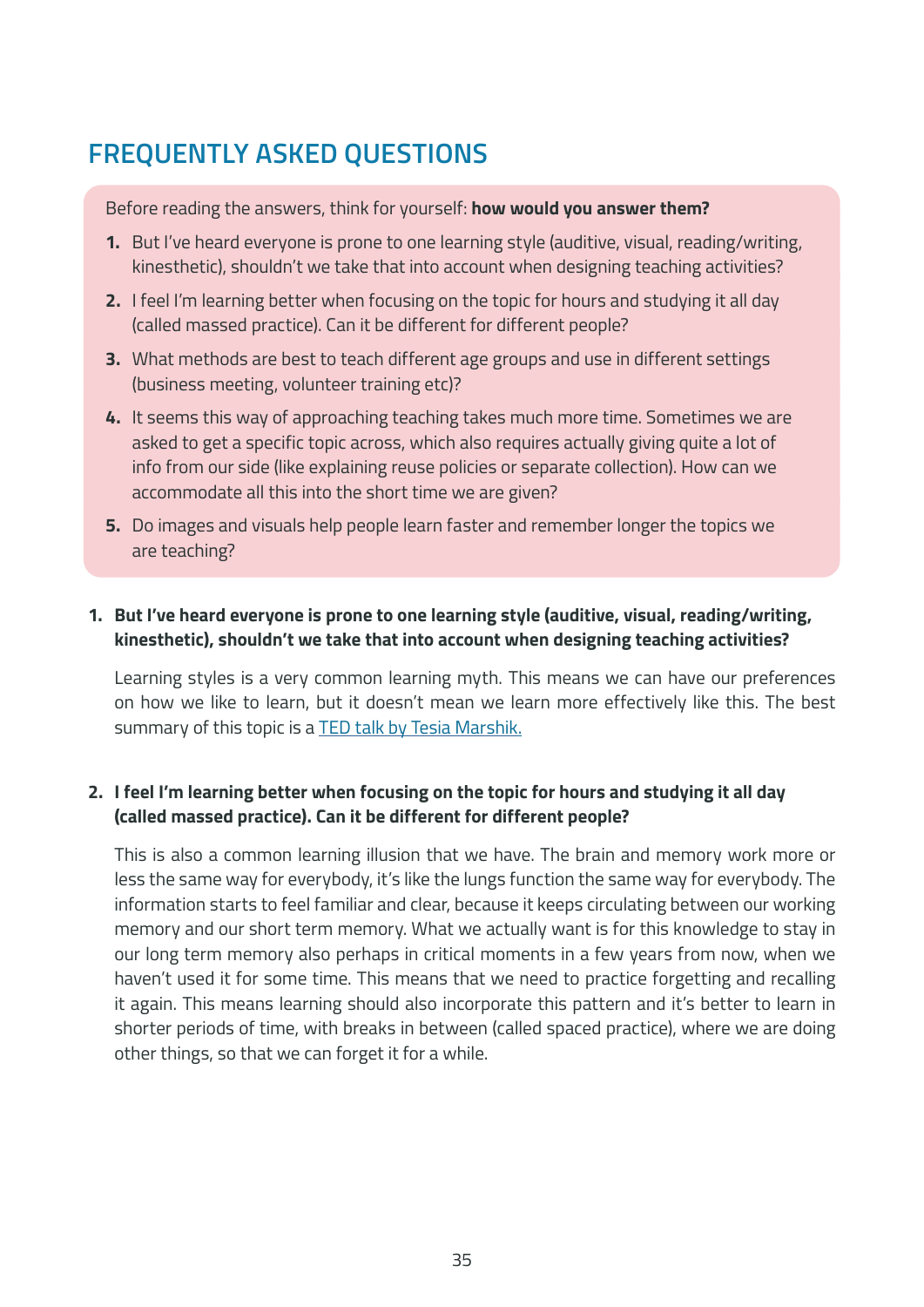#### **3. What methods are best to teach different age groups and to use in different settings (business meeting, volunteer training etc)?**

We should not be focusing so much on methods as they can also distract us from the main purpose of our teaching. The main question would be, in which situation the learner thinks the deepest (with deep thinking we mean that new information will be connected to various previously known material and, when lucky, even organized meaningfully), is the most actively cognitively engaged to the material and discussion, and this may sometimes mean confusion and even a little frustration – in case the learner does not know that entertaining and passive listening is not optimum context for their learning. Thus, a simple question and answer session can deliver a better result than a session full of videos and images, if it's well connected to the session's goal. The main thing is to think about what is happening in the brains of the learners. It's about following these principles: activating learners' pre-knowledge, making their thinking visible to you, creating effort and allowing mistakes to happen, delaying your own expert opinion and giving it only after learners have struggled to find it themselves first. And these principles should be put to use in all different settings, regardless of the age or the background of the learners. If you need some more concrete guidance, you can check the *Trainer's checklist* of this handbook.

### **4. It seems this way of approaching teaching takes much more time. Sometimes we are asked to get a specific topic across, which also requires actually giving quite a lot of info from our side (like explaining reuse policies or separate collection). How can we accommodate all this into the short time we are given?**

We cannot change the brain into learning more and faster than it does, this is just something that we need to accept. And it can be difficult to get this idea across to people who have hired us to give the training or workshop. We should still try to explain what is in reality doable in short sessions, if we indeed want people to learn, and give our best explanations for that. It could change our clients' minds :) Of course it is not always accepted and we are still asked to give lectures. In these cases we can at least create micro-discussions in the session, start with questions, leave little pauses for people to think, give them small tasks (which option is better: A or B? Why?) and so on.

#### **5. Do images and visuals help people learn faster and remember the topics we are teaching for longer?**

It is true that getting information from different senses (talk, text, visuals) can help learning – it allows us to link one and the same information unit in our memory with different stimuli. But images alone may not activate deeper (and often more abstract and complex) thinking; they are probably not enough on their own. Second, sometimes we want to use pictures that have great emotional load (which is often done in environmental communications) – shock, disgust, horror, fear etc. While it's true that they draw attention, negative images could also suppress people's need for autonomy (one of the basic psychological human needs), as they can create a sense of pressure, guilt and control, a sense of being pushed to do something.